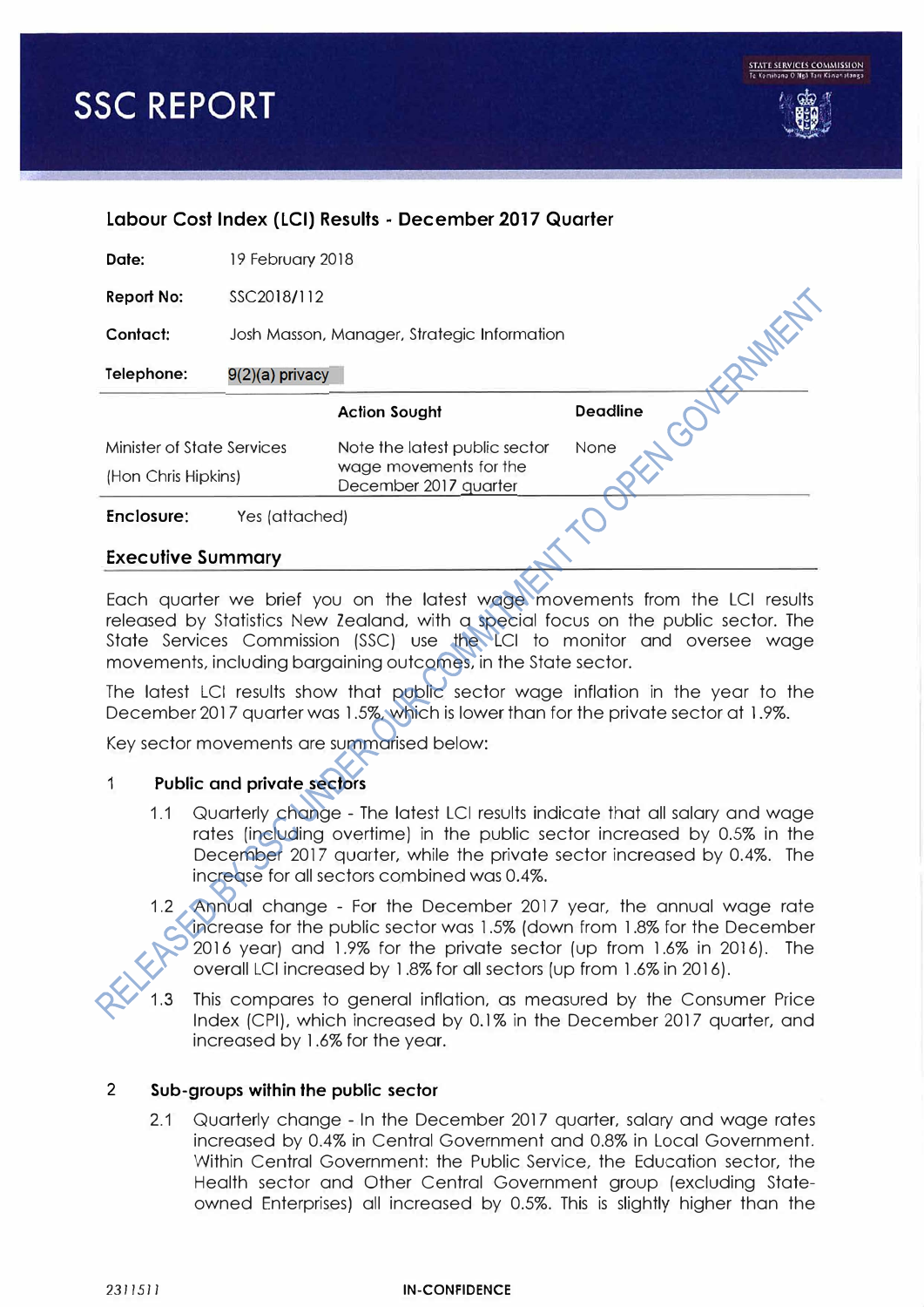increase for total central government, which also includes State-owned Enterprises, most of which had no significant movements in the quarter.

2.2 Annual change - In the year to December 2017 wage growth in Local Government increased by 1.9% and Central Government by 1.5%. Within Central Government, sub-sector movements include the Education sector (up 2.0%), the Public Service (up 1.6%), the Health sector (up 0.9%) and the Other Central Government group (up 1 .6%).

## **Recommended Action**

We recommend that you:

<sup>a</sup>**note** the latest wage movements in the public sector. *Agree/disagree.* 

Hon Chris Hipkins **Minister of State Services**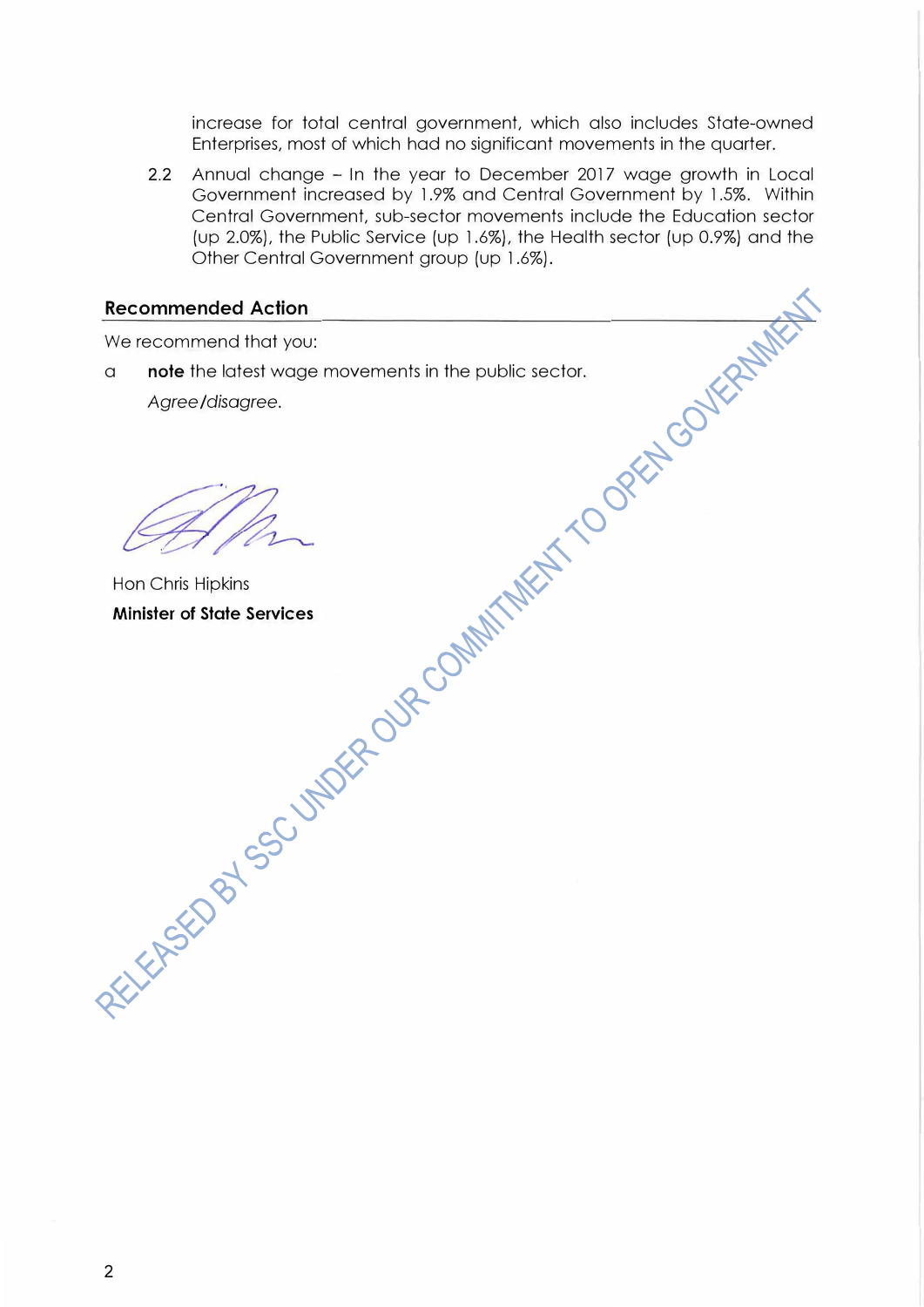# **SSC Report:** Labour Cost Index (LCI) Results - December 2017 Quarter

## **Purpose of Report**

3 Each quarter we brief you on the latest wage movements from the LCI results, with a special focus on the public sector. SSC use the LCI to monitor and oversee wage movements, including bargaining outcomes, in the State sector.

### **Supplementary information - wage and salary movements**

- 4 The LCI is released quarterly by Statistics New Zealand, and measures changes in salary and wage rates in the labour market.
- 5 Figure 1 compares the annual wage movements (including overtime), for the public and private sectors. The public sector movements tracked below the private sector over the six-year period, Sep-2010 to Jun-2016. In the following year to June 2017, annual wage growth in the public sector exceeded the private sector. Thereafter the result reverted to the previous pattern.

*Figure 1: Public and private sector annual movement in salary and wage rates (percentage change from same quarter of previous year), 2010-2017* 



6 Figure 2 shows the long term trend in wage movements of selected sectors since March 2010 on a cumulative basis. Wage movements in the Public Service since 2010 have been lower than those in the private sector and other government sectors; they have generally been lower than general inflation (as measured by the CPI), though the gap has narrowed in the last year. Wage movements in Local Government and the Private Sector have been above the CPI since 2011. Health and Education sectors have generally been above the CPI since December 2015.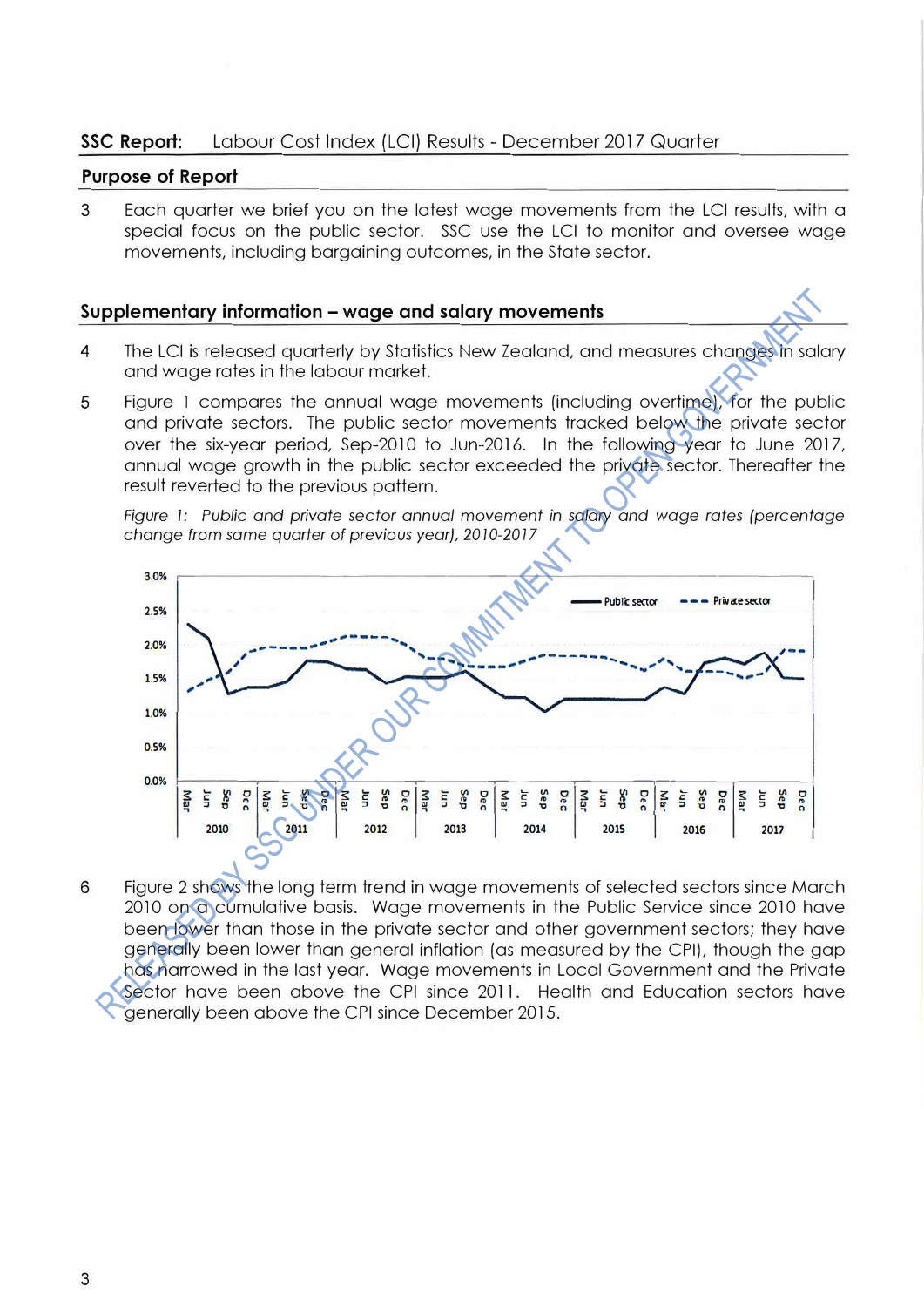

*Figure 2: Labour Cost Index - wage movements by sector and CPI (% change since March 2010)* 

7 Table 1 shows the wage movements of various sectors on a quarterly, six-monthly and annual basis. Some of these movements were influenced by the collective agreements outlined in paragraph 8 below. The public sector is made up of the Central Government and Local Government sectors. Central Government comprises the Public Service, the Health sector, the Education sector, State-owned Enterprises and the 'Other Central Government' group\*\*.

*Table I: Movements in wage rates by sector - quarterly, six-monthly and annually to Dec-2017* 

| <b>Sectors and Sub-sectors</b>    | <b>LCI Movement in Salary and Wage Rates</b> |             |        |
|-----------------------------------|----------------------------------------------|-------------|--------|
|                                   | Quarterly                                    | Six-Monthly | Annual |
| All sectors                       | 0.4%                                         | 1.0%        | 1.8%   |
| Private sector                    | 0.4%                                         | 1.1%        | 1.9%   |
| Public sector                     | 0.5%                                         | 0.9%        | 1.5%   |
| <b>Local Government</b>           | 0.8%                                         | 1.4%        | 1.9%   |
| Central Government**              | 0.4%                                         | 0.8%        | 1.5%   |
| Public Service*                   | 0.5%                                         | 0.9%        | 1.6%   |
| <b>Health</b>                     | 0.5%                                         | 0.5%        | 0.9%   |
| Education                         | 0.5%                                         | 0.7%        | 2.0%   |
| Other Central Government*         | 0.5%                                         | 1.6%        | 1.6%   |
| <b>Consumer Price Index (CPI)</b> | 0.1%                                         | 0.6%        | 1.6%   |

Unpublished information from SSC's special cut of LCI results, provided by Statistics NZ.

Central Government - includes Public Service (departments & ministries), Health Sector, Education Sector, State-owned Enterprises and other Central Government (Police, Defence Force, ACC and other crown agencies).